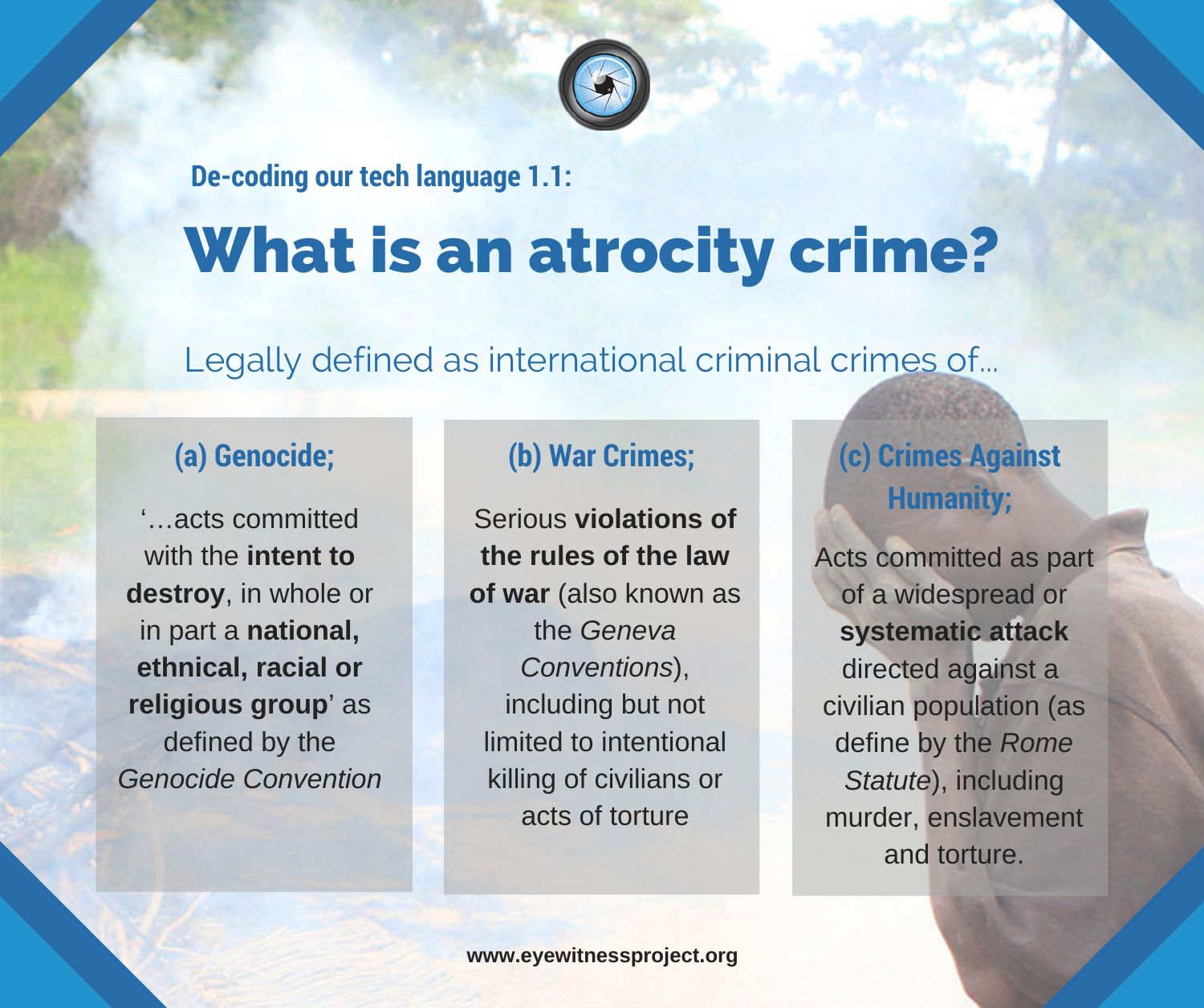

## What is meta-data? **De-coding our tech language 1.2:**

### And why does the eyeWitness app need to collect it...



**www.eyewitnessproject.org**